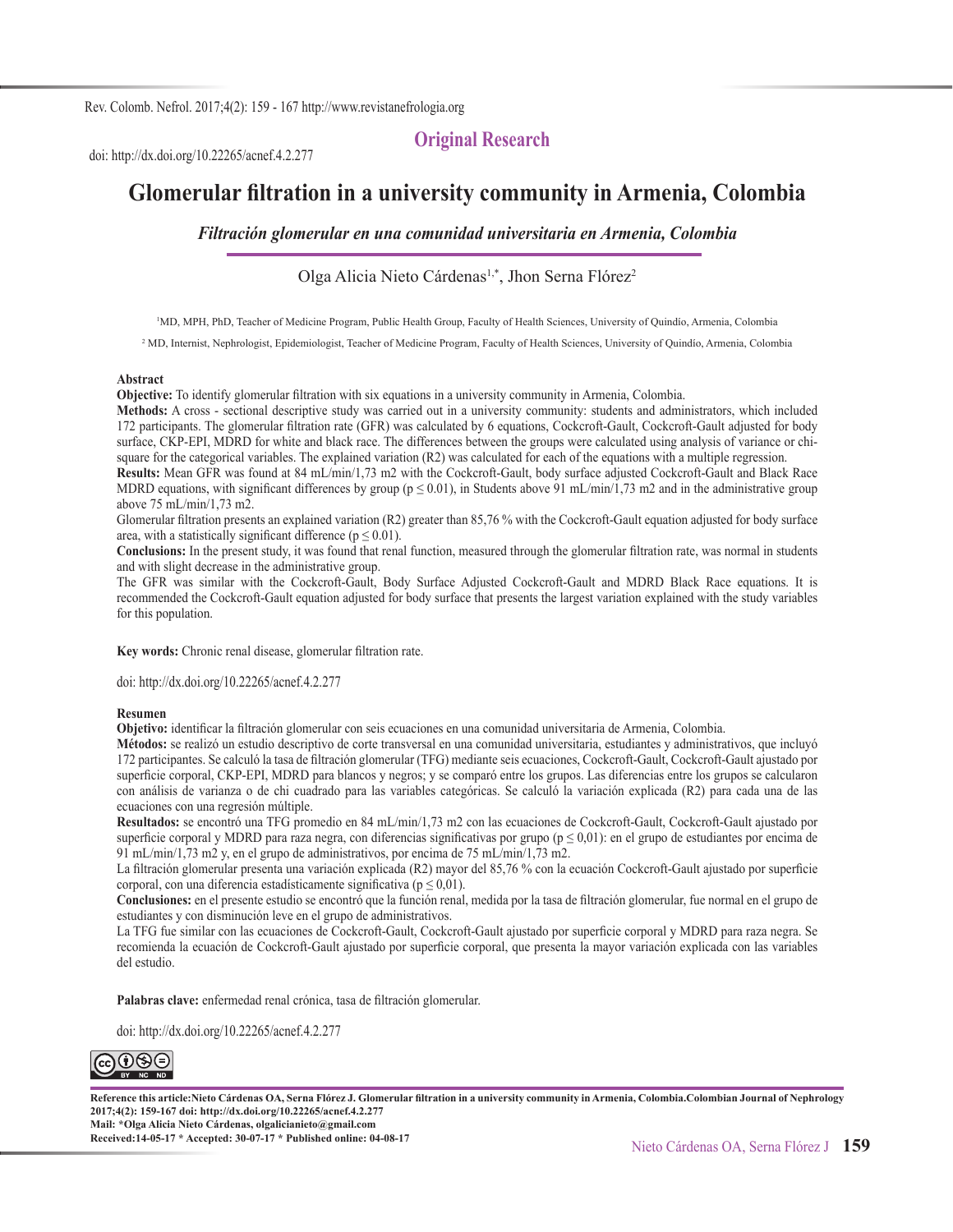# **Introduction**

There are several indicators that allow us to<br>approach the assessment of renal function<br>and its impact on people's health. One of<br>these indicators is the glomerular filtration rate approach the assessment of renal function and its impact on people's health. One of these indicators is the glomerular filtration rate, used to identify if there is kidney disease. Chronic kidney disease (CKD) is an important public health problem, both due to its high incidence and prevalence, as well as its high morbidity and mortality and socioeconomic cost<sup>1</sup>.

For all this, the early detection of people with hidden CKD is a goal of prevention in many countries. For example, the SEN (Spanish Society of Nephrology) recommends detecting the presence of CKD in all people over 60 years old, either with high blood pressure, or with diabetes, or with cardiovascular disease. Screening consists of evaluating Glomerular Filtering (GF) and albuminuria at least once a year<sup>2</sup>.

The consensus document on the management of CKD considers that the estimation of glomerular filtration is the best index to evaluate renal function<sup>3</sup>.

In the present study, the recommendations of the National Kidney Foundation (NKF) were taken into account, according to the classification established by K/ DOQI (Kidney Disease Outcomes Quality Initiative). This classification has allowed unifying the criteria for the definition of CKD4, as abnormalities in the structure or renal function present for more than three months and with implications for health. In addition, it has allowed the characterization of CKD according to its etiology, category and glomerular filtration rate and albuminuria. According to these guidelines, CKD is defined, then, as the persistent decrease in renal function, for at least three months, expressed by altered GFR  $\leq 60$  Ml/min/1.73 m<sup>2</sup> and/or presence of kidney damage with histological alterations in renal biopsy. Indirectly, it is defined by markers such as

albuminuria, alterations in urinary sediment, and alterations in imaging tests or history of kidney transplantation<sup>4</sup>.

The combination of diagnostic criteria is the basis for the classification of CKD in five stages, according to the guidelines of the K/DOQI 2002 of the National Kidney Foundation:

**Stage 1:** kidney injury with normal or increased glomerular filtration. Glomerular filtration  $\geq 90$ .

**Stage 2:** kidney injury with mild decrease in glomerular filtration rate. Glomerular filtration 60- 89.

**Stage 3:** moderate decrease in glomerular filtration rate. Glomerular filtration 30-59.

**Stage 4:** severe decrease in glomerular filtration rate. Glomerular filtration 15-29.

**Stage 5:** renal failure or dialysis. Glomerular filtration <15.

In the world, in Colombia and in Quindío, kidney disease has increased in recent years and constitutes a significant burden of high-cost disease<sup>1</sup>. It is necessary, therefore, to think not only about its treatment, but also about its detection and early prevention. For this reason, the present study in a university population contributes to the identification of renal function in students and administrators without kidney disease, by using the different equations.

## **Methods**

A descriptive cross-sectional study was conducted to identify the glomerular filtration rate with the different equations and related factors in a university community of Armenia, Colombia.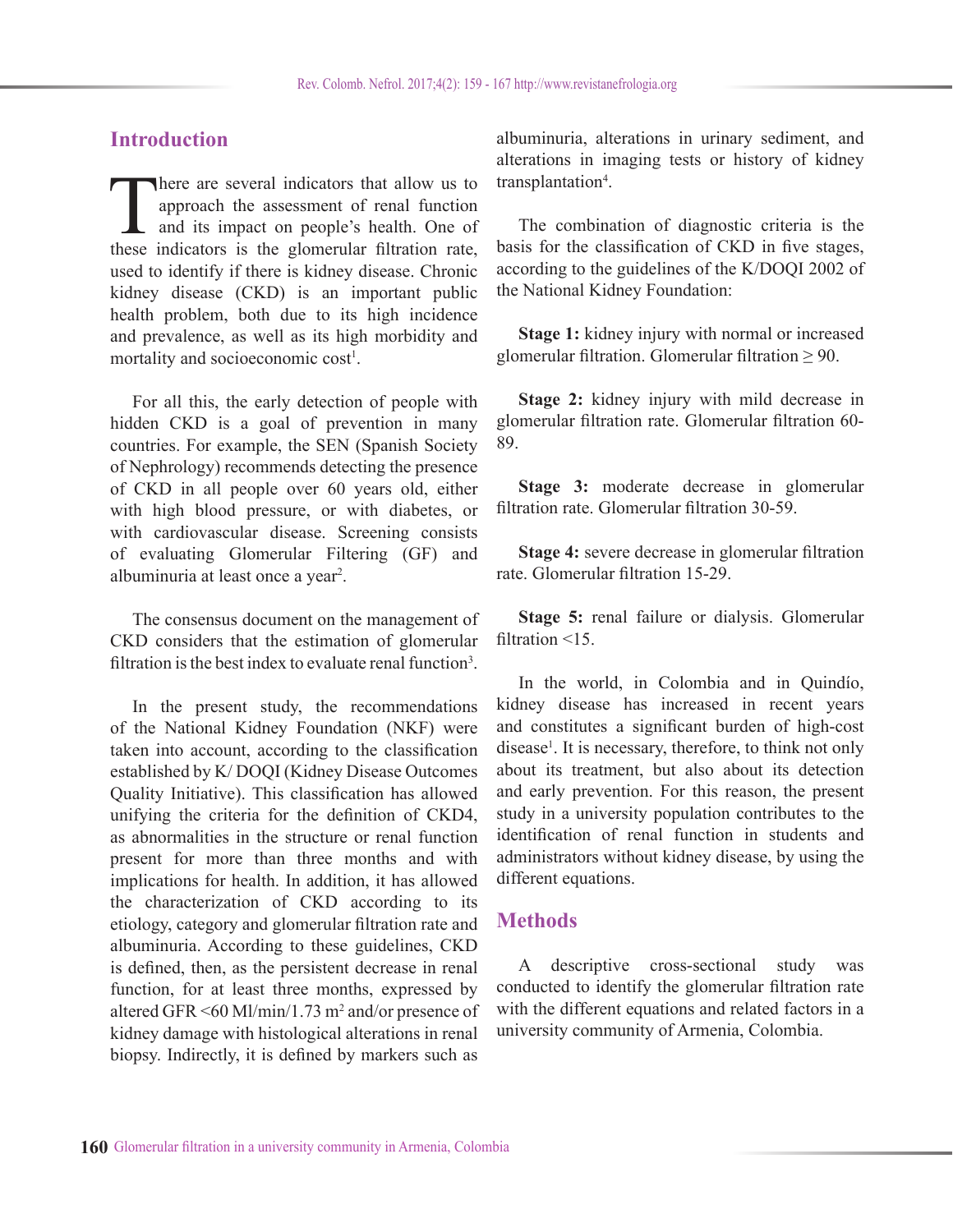# **Population and Sample**

Participants 172 people from a public university in the city of Armenia, Colombia, between students and administrators. The sample was obtained in a random manner in the database provided by the Planning Office. The main selection criterion was voluntary: the people who signed the informed consent were included.

# **Collection of information**

The information was collected by the researchers in the primary source, with an instrument designed for this purpose with all the variables of the study, during 2015. Participants were given a clinical history that included socio-demographic variables (age, sex, state civil, educational level). Anthropometric variables were measured, such as weight, height, body mass index (BMI) and abdominal perimeter. In the blood sample, laboratory variables were measured, such as: HDL cholesterol values (mg/ dL), total cholesterol (mg/dL), triglycerides (mg/ dL), LDL cholesterol (mg/dL), glycemia (mg/ dL), creatinine, albumin, globulin, total proteins. In addition, related factors, such as: diseases, medication consumption, exercise and smoking.

# **Processing and analysis of information**

The information was systematized in Excel®; the glomerular filtration rate was calculated with six equations, through the free access calculators offered by the Spanish Society of Nephrology. It was analyzed in the Statgraphics centurion® software. A descriptive analysis was carried out and the average, standard deviation and confidence intervals were calculated, with a comparative analysis by sex. The differences between the groups were calculated with analysis of variance or a chisquared test to analyze the categorical variables. A value of significance of 5% was considered and the variation explained for each of the equations with a multiple regression was calculated.

# **Bioethical aspects**

In all cases, the ethical principles of the Declaration of Helsinki, 1964, with its amendments up to 2008<sup>5</sup> , and Resolution 8430 of 1993 of the Ministry of Social Protection of Colombia6 were complied with<sup>6</sup>.

This project was approved by the Institutional Bioethics Committee of the University of Quindío, in Minute No. 50 of 2013<sup>7</sup> . All procedures and controls in the patients and were made after the signing of the informed consent.

### **Results**

## **Population and Sample**

To identify the renal function in the people of the university community, the informed consent was signed by 172 people (85 administrative and 87 students).

The description of the variables with the information is shown separately by quantitative and qualitative variables, by group and by sex, with mean  $\pm$  standard deviation IC 95% and p. value. They are also described by groups of related variables.

As can be seen in table 1, the average age was 32.42 years; 21.34 years in students and 43.8 years in administrative. The body mass index, of 24.90 on average, was normal in students (23.35) and overweight in administrative (26.38). The average abdominal perimeter (82.81cm) was found within normal limits, on average it was 78.00 cm in students and 87.51 cm in administrative. The average blood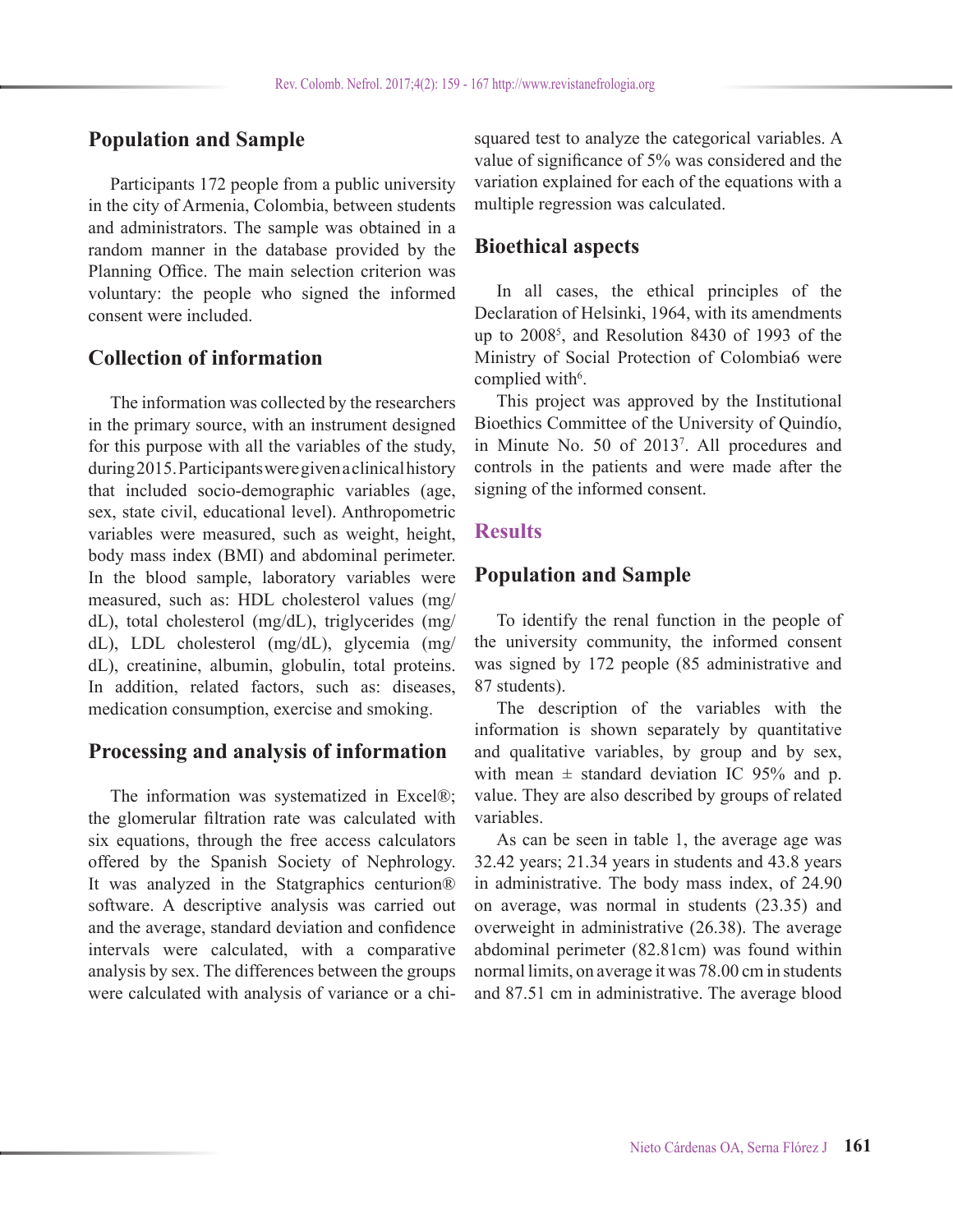pressure was 111/74 mmg Hg; mean systolic blood pressure was 106.97 mmHg in students and 114.94 mmHg in administrative. Finally, the diastolic pressure was 72.93 mmHg and 75.12 mmHg, respectively.

The lipid profile was found within normal limits, except for the HDL that were found below the recommended limits, without significant differences. The glycemia was found in normal limits (82.52 mg/dL on average): 89.56 in administrative and 83.56 in students, with a p-value of  $\leq 0.001$ . The creatinine, finally, was in average values within the normal limits (1.06 mg/dL), with significant differences: 1.03 mg/dL in students and 1.09 mg/dL in administrative, with a value of  $p \le 0.001$ .

When comparing the variables between the participating groups of the university community (students and administrators), significant differences were found (p-value  $\leq 0.001$ ) in the following variables: age, body mass index, blood pressure, waist circumference, albumin, globulins, total proteins, total cholesterol, LDL cholesterol, triglycerides, glucose and creatinine (table 1).

63% of the participants were women and 37% men. 5% of the participants smoke and 35% do physical exercise, without significant differences between the groups.

The identification of the glomerular filtration rate (GFR), with the six equations, can be seen in table

| <b>Variables</b>         | Average ±          | 95% CI            | <b>Administrative</b> | <b>Student</b>     | Anova     |
|--------------------------|--------------------|-------------------|-----------------------|--------------------|-----------|
|                          | Standard deviation | $n = 172$         | $n = 85$              | $n = 87$           | (p-value) |
| Age (years)              | $32,42 \pm 13,31$  | $30,46 - 34,38$   | $43,88 \pm 9,60$      | 21,34±2,92         | < 0,001   |
| <b>BMI</b> (kg/m2)       | $24,90 \pm 3,93$   | $24,32 - 25,49$   | 72, 24 26,38          | $23,35 \pm 3,56$   | < 0,001   |
| <b>Systolic pressure</b> | $110,89 \pm 11,54$ | $109,13 - 112,66$ | $114,94 \pm 11,51$    | $106,97 \pm 10,05$ | < 0,001   |
| (mmhg)                   |                    |                   |                       |                    |           |
| Diastolic pressure       | 73,95 ± 9,06       | $72,56 - 75,34$   | $75,12 \pm 8,81$      | 72,93 ± 9,14       | 0.011     |
| (mmhg)                   |                    |                   |                       |                    |           |
| Waist circumference      | $82,81 \pm 11,88$  | $81,05 - 84,58$   | $87,51 \pm 11,40$     | 78,00 ± 10,29      | < 0,001   |
| (cm)                     |                    |                   |                       |                    |           |
| <b>Total proteins</b>    | $7,13 \pm 0,44$    | $7,06 - 7,20$     | $7,22 \pm 0,49$       | $7,05 \pm 0,37$    | 0,012     |
| (mg/dl)                  |                    |                   |                       |                    |           |
| Albumin (mg/dl)          | $4,64 \pm 0,30$    | $4,59 - 4,68$     | $4,50 \pm 0,28$       | $4,77 \pm 0,27$    | < 0,001   |
| Globulins (mg/dl)        | $2,49 \pm 0,48$    | $2,41 - 2,56$     | $2,71 \pm 0,48$       | $2,27 \pm 0,37$    | < 0,001   |
| <b>Total cholesterol</b> | $172,96 \pm 37,55$ | $167,30 - 178,61$ | $187,42 \pm 36,20$    | $158,83 \pm 33,40$ | < 0,001   |
| (mg/dl)                  |                    |                   |                       |                    |           |
| <b>HDL</b> cholesterol   | $42,25 \pm 12,10$  | $40,43 - 44,07$   | $41,78 \pm 13,53$     | $42,71 \pm 10,57$  | 0,613     |
| (mg/dl)                  |                    |                   |                       |                    |           |
| <b>LDL</b> cholesterol   | $104,22 \pm 32,27$ | $99,31 - 109,14$  | $112,84 \pm 33,15$    | $96,20 \pm 29,42$  | 0,007     |
| (mg/dl)                  |                    |                   |                       |                    |           |
| Triglycerides            | $138,46 \pm 93,10$ | $124,45 - 152,47$ | 177,69 ± 111,49       | $100,13 \pm 45,79$ | < 0,001   |
| <b>Creatinine</b>        | $1,06 \pm 0,16$    | $1,03 - 1,08$     | $1,09 \pm 0,18$       | $1,03 \pm 0,14$    | 0,003     |
| (mg/dl)                  |                    |                   |                       |                    |           |
| Glycemia<br>(mg/dl)      | $86,52 \pm 11,47$  | $84,80 - 88,25$   | 89,56 ± 13,94         | $83,56 \pm 7,34$   | 0,001     |

Table 1. Quantitative variables by groups (average, standard deviation, 95% CI, p value).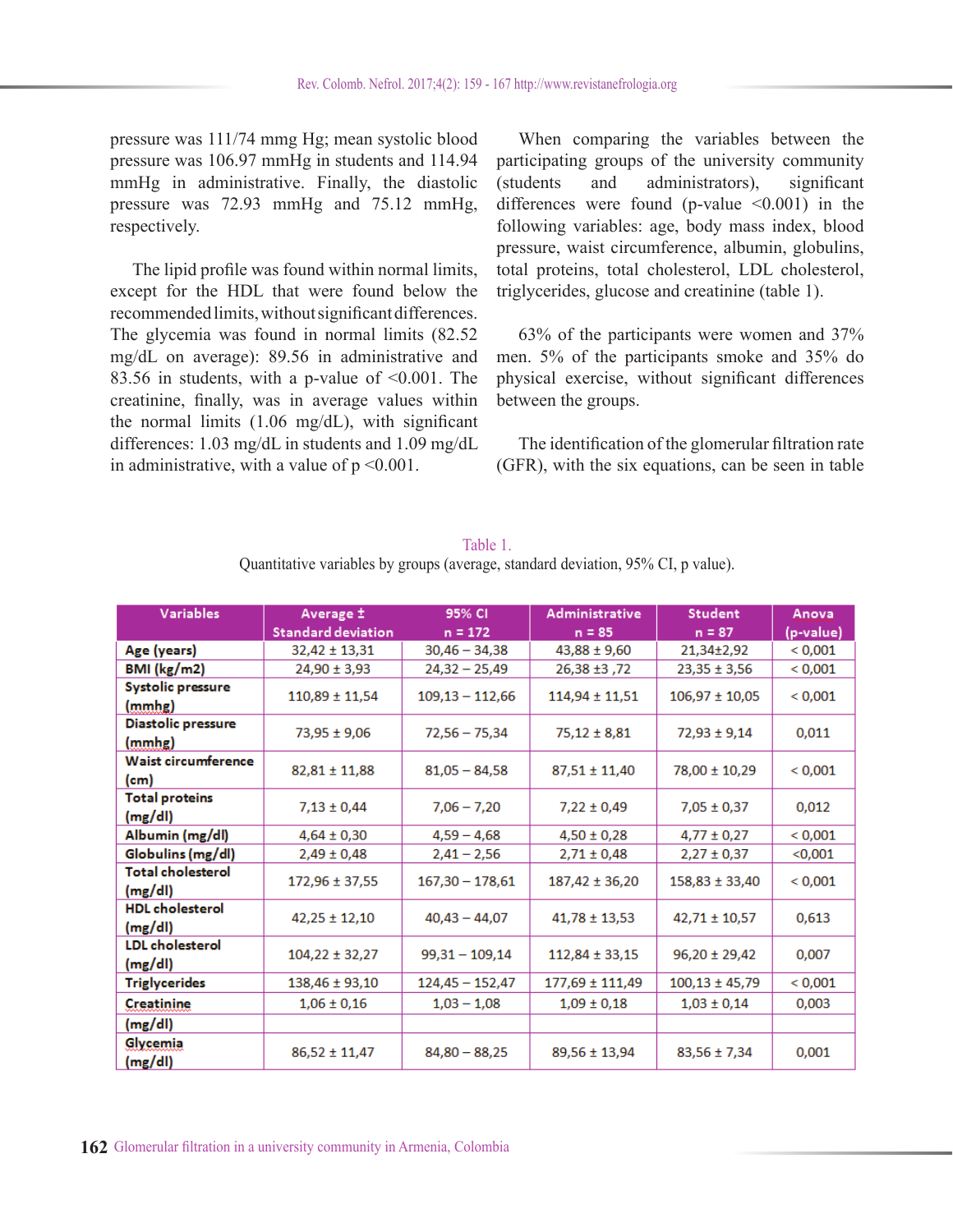2. An average GFR was found at 84 mL/min/1.73 m2 with the Cockcroft-Gault, Cockcroft-Gault equations adjusted by body surface and MDRD for black race, with significant differences by group (value of  $\leq 0.001$ ): in students, above  $91$ Ml/ min/1.73 m2 and in the administrative group, above 75mL/min/1,73 m2. That is, on average, normal glomerular filtration ( $\geq 90$ mL/min/1.73 m2) was found for the group of students and with a slight decrease for the group of administrative staff (60- 89mL/min/1.73m2).

This would correspond to stage 2 ERC. This was not the case with the CKD-EPI equation for black population, which overestimates glomerular filtration (average 91.79 mL/min/1.73 m2), nor with the MDRD equation for population white, which underestimates glomerular filtration (68.31 mL/ min/1.73 m2), as can be seen in Figure 1. It could be observed that the average glomerular filtration presented significant differences by sex with five equations, except Cockcroft-Gault adjusted for body surface, with a slight decrease in glomerular filtration rate (60-89 mL/min/1.73 m2), since it was greater for men than for women.

In Table 3, we can observe the explained variation (R2) and the absolute error (Absolute E) of each of the adjusted models, by means of a multiple regression, to identify the relationship of the variables with the glomerular filtration. It was found that, in the model, glomerular filtration has an explained variation (R2) greater than 85.76% and that they have a statistically significant relationship with the Cockcroft-Gault equation adjusted for body surface area (p value  $\leq 0.001$ ) in creatinine, age, abdominal perimeter and albumin. Likewise, it presents the smallest absolute error and the other equations have less explained variation. It is also observed that the glomerular filtration decreases, with the increase of creatinine and with age, and increases with the increase of the abdominal perimeter.

## **Discussion**

In the present study it was found that renal function, measured by the glomerular filtration rate, was normal in the students and with a slight decrease

Table 2. Glomerular filtration rate with 6 equations per group (average, standard deviation, 95% CI, Anova)

| <b>Glomerular filtration rate</b>                                                      | Average ±<br><b>Standard deviation</b> | IC95 %<br>$n = 172$ | <b>Administrative</b><br>$n = 85$ | student<br>$n = 87$ | Anova (P) |
|----------------------------------------------------------------------------------------|----------------------------------------|---------------------|-----------------------------------|---------------------|-----------|
| Cockcroft-Gault                                                                        | $84.89 \pm 19.14$                      | $83.24 - 86.53$     | $77,87 \pm 17,3$                  | $91.75 \pm 18.43$   | < 0.001   |
| Cockcroft-Gault corrected by<br>body surface                                           | $84,82 \pm 15,01$                      | $83.17 - 86.46$     | $76.05 \pm 13.002$                | $93,39 \pm 11,51$   | < 0.001   |
| White CKD-EPI (Chronic Kidney<br><b>Disease Epidemiology</b><br>Collaboration)         | 79,21 ± 14,54                          | $77,57 - 80,86$     | $69,69 \pm 10,93$                 | $88,52 \pm 11,25$   | < 0.001   |
| <b>CKD-EPI Negros (Chronic</b><br><b>Kidney Disease Epidemiology</b><br>Collaboration) | $91,79 \pm 16,84$                      | $90,15 - 93,44$     | $80,78 \pm 12,67$                 | $102,56 \pm 13,04$  | < 0.001   |
| <b>White MDRD</b><br>(Modification of Diet in Renal<br>Disease).                       | $69.95 \pm 12.21$                      | $68,31 - 71,60$     | $62,08 \pm 9,03$                  | $77,64 \pm 9,78$    | < 0.001   |
| <b>Black MDRD (Modification of</b><br>Diet in Renal Disease).                          | $84,65 \pm 14,77$                      | $83,00 - 86,29$     | $75,12 \pm 10,92$                 | $93,95 \pm 11,84$   | < 0.001   |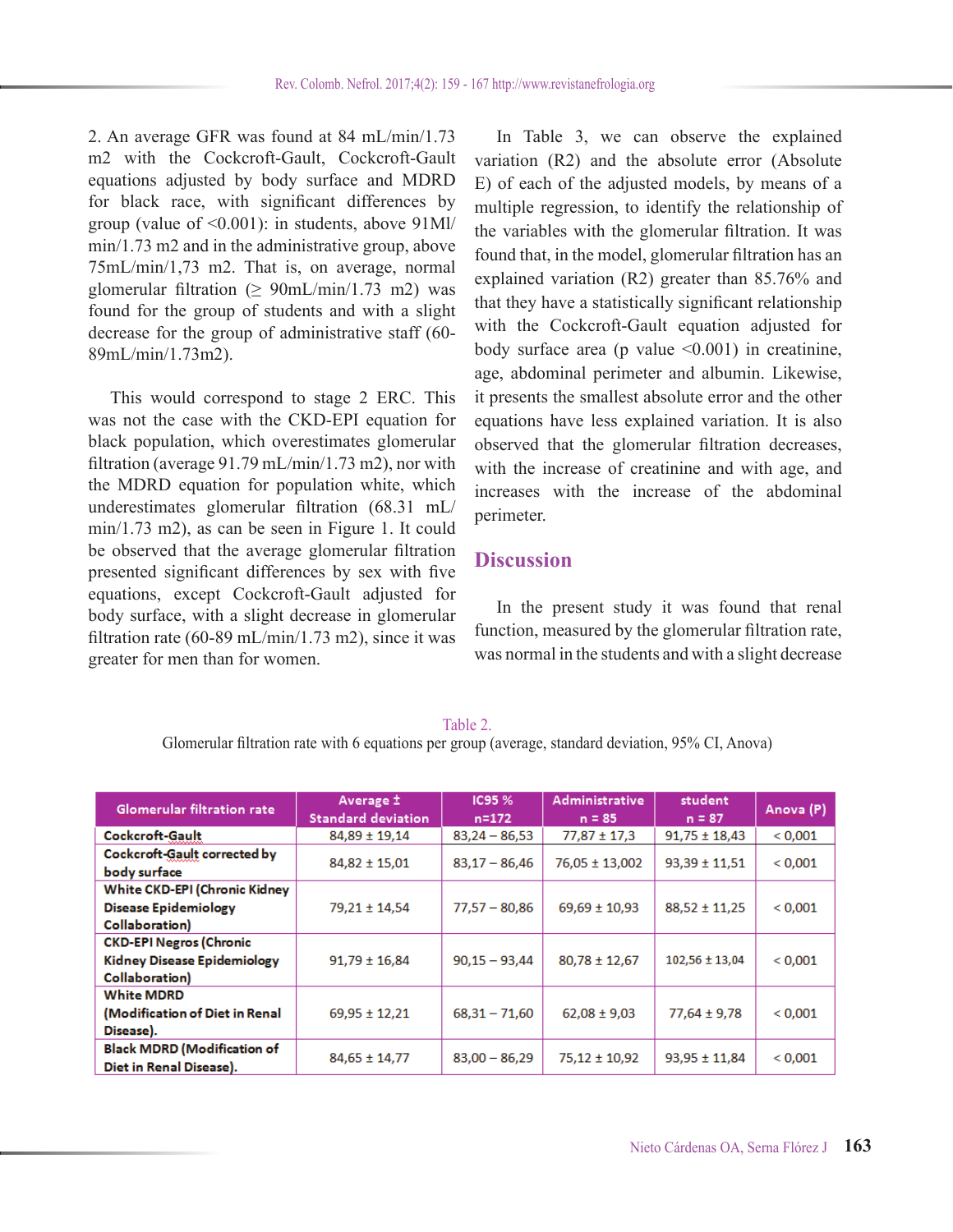in the administrative group. The slight decrease in GFR in the administrative group is explained by age and higher creatinine values than in the group of students.

CKD is a public health problem that affects one in ten adults in the world. According to the global burden study of the disease, in 2010, there were 979,409 people in Colombia with chronic kidney disease; the prevalence in this pathology was 2 per

100 inhabitants and was more frequent in females<sup>8</sup>. By 2015, the prevalence of CKD was 66.8 per 100,000 inhabitants and was higher in men (78.4 x 100,000 habs.), than in women (57.3 x 100,000 habs.). It was also 82.2 x 100,000 inhabitants, in the department of Quindío<sup>9</sup>. According to information from the NHANES (National Health and Nutrition Examination Survey), on the estimated GFR with the CKD-EPI equation, the overall prevalence of stages three to four in CKD increased from 4.8%,

#### FILTRACIÓN GLOMERULAR CON SEIS ECUACIONES



Figure 1. Glomerular filtration with six equations.s.

Table 3 Factors related to the glomerular filtration rate, with the different measurement equations, measured through a multiple regression.

| Variable                  | :Cockcroft-<br>Gault | Crockcof<br>Gault /SC | CKD/EPI<br>White | <b>CKD/EPI</b><br><b>Blacks</b> | <b>White MDRD</b> | <b>MDRD Blacks</b> |
|---------------------------|----------------------|-----------------------|------------------|---------------------------------|-------------------|--------------------|
| R <sub>2</sub>            | 77,03                | 85,76                 | 73,02            | 73,07                           | 67,32             | 67,32              |
| E absolute                | 7.02                 | 4.27                  | 6.14             | 7.10                            | 5.62              | 6.80               |
| Albumin (mg/dL)           | $p=0,208$            | $p=0,000$             | $p=0,056$        | $p=0,000$                       | $p=0,000$         | $p=0,000$          |
| Abdominal perimeter (cm)  | $p=0,000$            | p=0,017               | $p=0,001$        | $p=0,000$                       | $p=0,001$         | $p=0,001$          |
| HDL cholesterol (mg /dl.) | $p=0,524$            | $p=0,156$             | p=0,499          | $p=0,117$                       | $p=0,110$         | $p=0,110$          |
| Total cholesterol (mg/dL) | $p=0,018$            | $p=0,000$             | $p=0,127$        | $p=0,005$                       | $p=0,015$         | $p=0,014$          |
| Creatinine (mg/dL)        | $p=0,000$            | $p=0,000$             | $p=0,000$        | $p=0,000$                       | $p=0,000$         | $p=0,000$          |
| Age (years)               | $p=0,000$            | $p=0,000$             | $p=0,000$        | $p=0,000$                       | $p=0,000$         | $p=0,000$          |
| Glycemia (mg/dL)          | p=0,745              | p=0,727               | $p=0,412$        | $p=0,601$                       | p=0,564           | p=0,568            |
| Triglycerides (mg/dL)     | $p=0,563$            | p=0,956               | $p=0,104$        | $p=0,103$                       | $p=0,106$         | $p=0,105$          |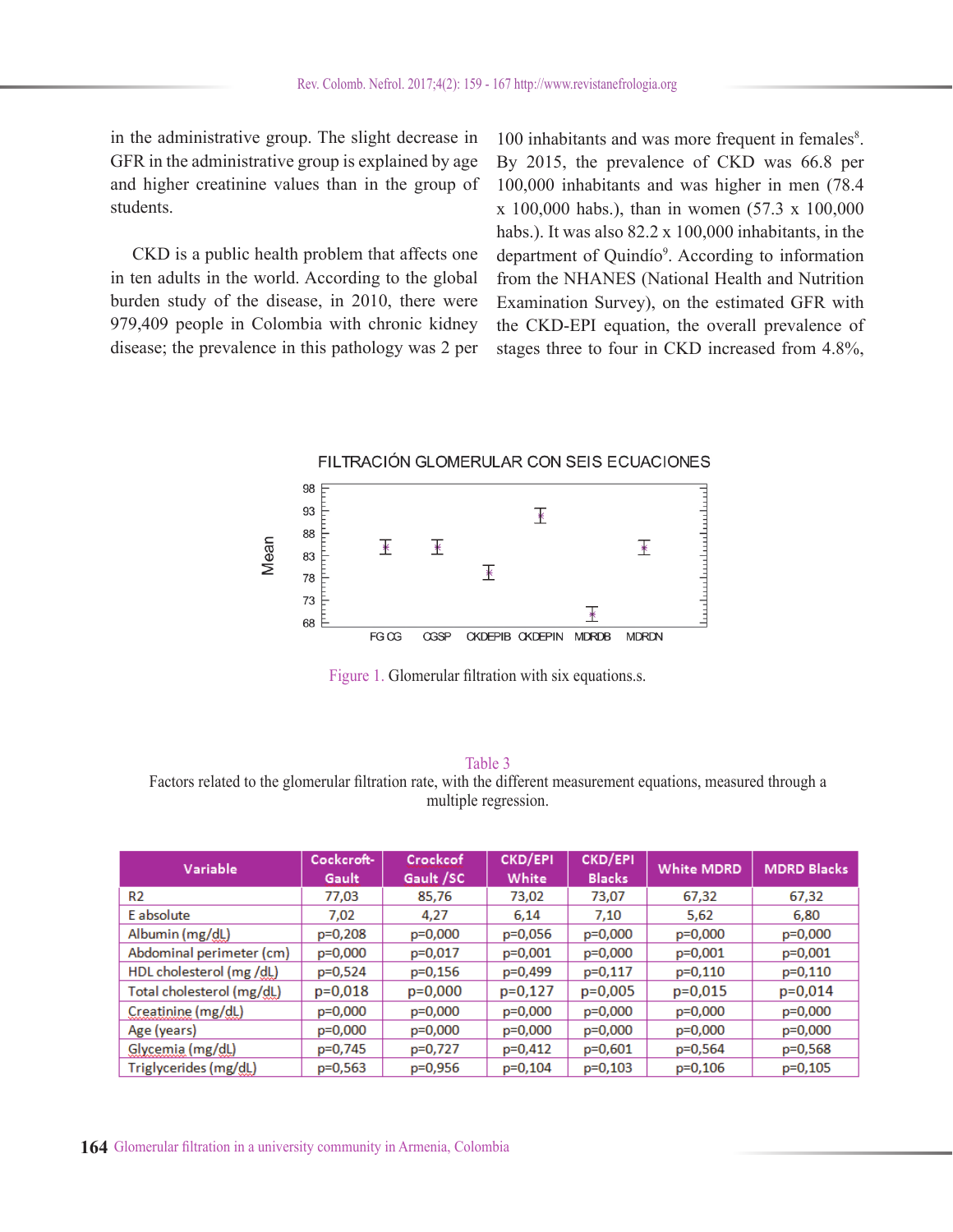in 1988, to 6 , 9%, in 1994, and remained stable afterwards, with a prevalence of 6.9% between 2011 and 2012<sup>10</sup>

Although this cross-sectional study was carried out in a limited population, on a university campus without previous knowledge of kidney disease, it contributes to the knowledge of renal function based on glomerular filtration and is compared with other studies of the context National and international.

The TFG was similar with the Cockcroft-Gault equations, Cockcroft-Gault adjusted for body surface and MDRD for black race. The CKD-EPI equation for black population overestimates glomerular filtration and the MDRD equation for white population underestimates glomerular filtration.

It is important to note in mind that the population studied is mestizo, without identified kidney disease and without predominance of blacks or Caucasians.

In the city of Medellín, Colombia, it was found that, in patients with CKD, "the median glomerular filtration rate (GFR) was related to stage 3 CKD  $(50.2 \pm 18.6)$ , which was the more frequently, and a significantly different trend was observed, with a higher proportion of patients in advanced stages for the group of  $65$  and over"<sup>11</sup>.

In Colombia, no studies comparing the different equations in the general population have been found, which is why frequent studies such as the consensus document in Spain<sup>3</sup> are taken as reference standards, which recommends: "according to the majority of scientific societies, We recommend the use of the MDRD-4 or MDRD-IDMS equation depending on whether the method for measuring creatinine has traceability or not". It also shows that: "The MDRD equation has been obtained from individuals with a

certain degree of renal failure". On other occasions, studies are taken as a reference for the Anglo-Saxon population, which recommend the use of the CKD-EPI equation, because "the CKD-EPI equation is better than the MDRD equation<sup>"12</sup>. For its part, a study conducted in Argentina, when comparing the two equations, highlights that "therefore, the new CKD-EPI equation decreases the number of patients with GFR below 60 ml/min/1.73 m2 and assigns stages of IFG higher to a greater number of patients"13. The latter coincides with the results of the present study, with regard to CKD-EPI for the black population.

Likewise, it was found that, in the model, glomerular filtration presents an explained variation (R2) greater than 85.76% and has a statistically significant relationship with the Cockcroft-Gault equation adjusted by body surface. For all the above, this is the equation that should be considered for the calculation of GFR in this population.

#### **Conclusions**

In the present study it was found that renal function, measured by the glomerular filtration rate, was normal in the students and with a slight decrease in the administrative group. The GFR was similar with the Cockcroft-Gault, Cockcroft-Gault equations adjusted for body surface and MDRD for black race.

The glomerular filtration rate increases with the abdominal perimeter and decreases with the increase in creatinine and age.

The measurement of GFR with the Cockcroft-Gault equation adjusted by body surface in this population without identified CKD is recommended, because it was found that, in the model, the variation explained is greater and the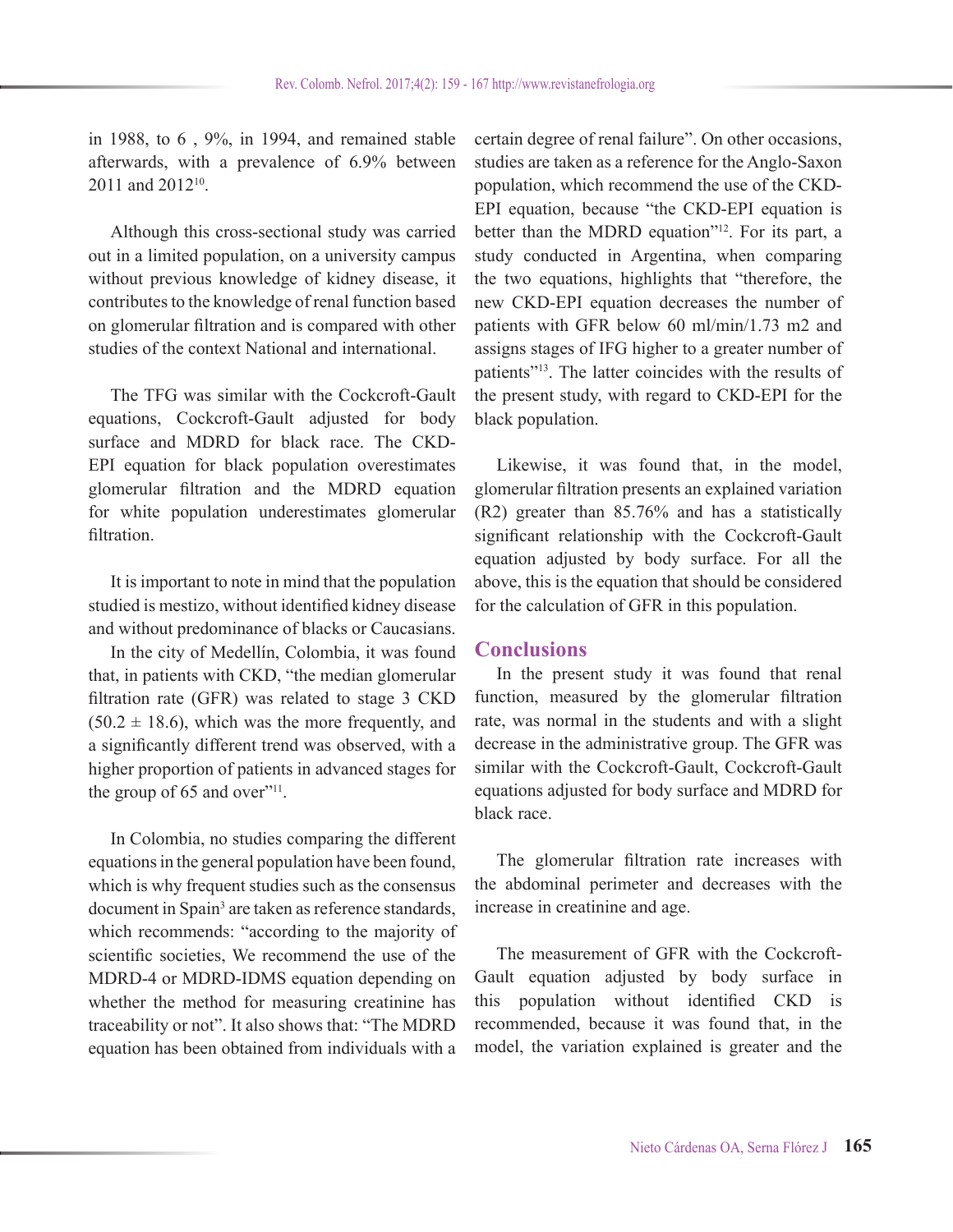error is smaller, compared with the other equations. Likewise, CKD-EPI Glomerular filtration in a university community in Armenia, Colombia for black population overestimates the GFR and MDRD for white population; it values it below the rest.

# **Conflict of interests**

The authors declare no current or potential conflict of interest.

### **Acknowledgments**

We express our gratitude to the people who participated in this research, to the Center of Health of the University and to the Vice-Rectory of Investigations of the University of Quindío, for their support in this project. Finally, we thank the

SEN for the contribution of the calculator with the six open access equations.

### **Ethical responsibilities**

### **Protection of people and animals**

The authors declare that no experiments have been conducted on humans or animals for this research.

## **Confidentiality of the data**

The authors declare that patient data does not appear in this article.

## **Right to privacy and informed consent**

The authors declare that patient data does not appear in this article.

# **Referencias**

- 1. Situación de la enfermedad renal crónica en Colombia 2009. Resolución 4700 de 2008. Fondo Colombiano de Enfermedades de Alto Costo. Bogotá, diciembre 2010.
- 2. Alcázar R, De Francisco ALM. Acción estratégica de la SEN frente a la enfermedad renal. Nefrología. 2006;26(1):1-4.
- 3. García G, Montañés Bermúdez R, Bover Sanjuan J, Cases Amenos A, Deulofeu A, De Francisco ALM et al. Sociedad Española de Bioquímica Clínica y Patología Molecular (SECQ), Sociedad Española de Nefrología (SEN). Documento de consenso: Recomendaciones sobre la utilización de ecuaciones para la estimación del filtrado glomerular en adultos. Quím Clín 2006;25(5):423-30.
- 4. National Kidney Foundation: K/DOQI Clinical Practice Guidelines for Chronic Kidney Disease: Evaluation, Classification and Stratification. Am J. Kidney Dis. 2002;39(Suppl 1):S1-S266.
- 5. Asociación Médica Mundial. Declaración de Helsinki. Principios éticos para las investigaciones médicas en seres humanos. Finlandia 1964. Seúl. 2008.
- 6. Ministerio de Salud de Colombia. Resolución 8439 de 1993. Por la cual se establecen las normas científicas, técnicas y administrativas para la investigación en salud. Bogotá. 1993.
- 7. Universidad del Quindío. Comité de Bioética. Acta No. 50 de 2013. Armenia. 2013.
- 8. Situación de la enfermedad renal crónica, hipertensión arterial y diabetes mellitus en Colombia 2015. Fondo colombiano de enfermedades de alto costo. Bogotá. 2015.
- 9. Análisis de situación de salud (ASIS) Colombia, 2016. Ministerio de Salud. Bogotá, Colombia. 2016.